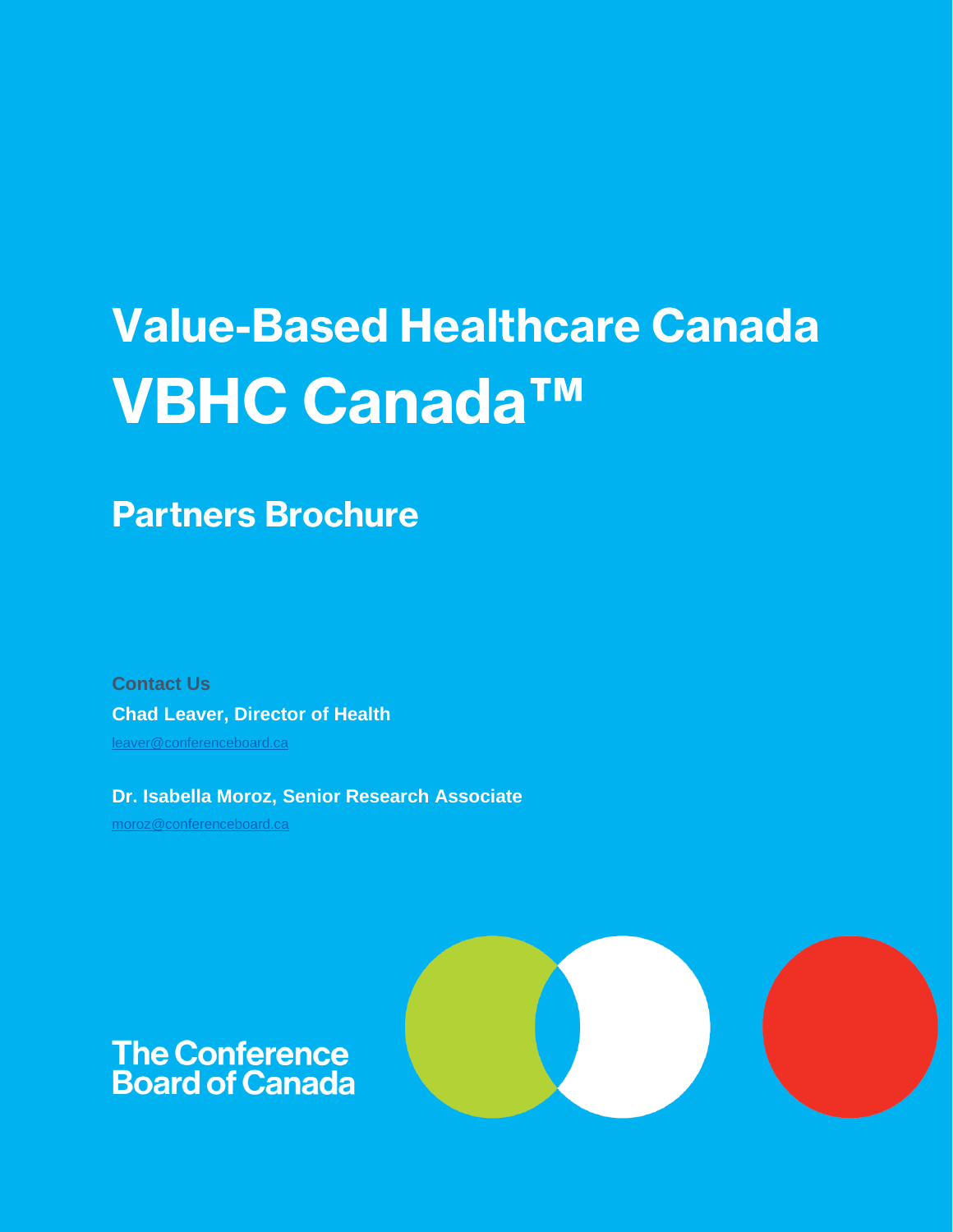

## **About Value-Based Healthcare**

Value-Based Healthcare (VBHC) is an international movement that seeks to achieve the best outcomes for patients at the most reasonable cost by placing self-reported health and quality of life at the center of health care decision-making.<sup>1</sup> It informs a framework for restructuring healthcare systems, with the goal of optimizing value to patients and systems.

Value  $=$   $=$ Health outcomes that matter to patients Costs of delivering these outcomes

## **Value-Based Healthcare (VBHC) Canada™ Research Centre**

While the success of VBHC approaches has been demonstrated in other jurisdictions, there is an evidence gap to support its application in Canada. **Value-Based Healthcare (VBHC) Canada™** was launched in 2019 to address this gap by coordinating efforts, leading evidence-based research, and building system-level capacity.

**VBHC Canada™** is a research centre dedicated to building an evidence-base for the systematic implementation and integration of VBHC approaches across Canada. This is accomplished through policy and applied health research, knowledge dissemination, network support, and partnership development activities. It is an independent, pan-Canadian initiative launched by the Conference Board of Canada, in partnership with key stakeholders from private, public, not-for-profit, healthcare delivery, and academic sectors, to tackle the daunting problem of how to improve patient care and outcomes while containing healthcare costs.

The Centre also serves as Canada's liaison with international organizations and initiatives, including the World Economic Forum's Global Coalition for Value in Healthcare, the International Consortium for Health Outcomes Measurement (ICHOM), and others.

**VBHC Canada™** activities are guided by strategic objectives focused on demonstrating how value can be driven into our healthcare systems through systematic and standardized efforts at four levels of the healthcare system: i) the individual patient level; ii) the care team level; iii) the healthcare organization/administrative level; and iv) the political and economic environment level. Our end goal is to actively support the improvement of patient outcomes and system efficiencies across Canada using evidence produced through standardized and scalable methodologies.

We endeavor to be the Canadian champion for the VBHC movement. This means being the driver for research and stakeholder connections in support of advancing VBHC across Canada.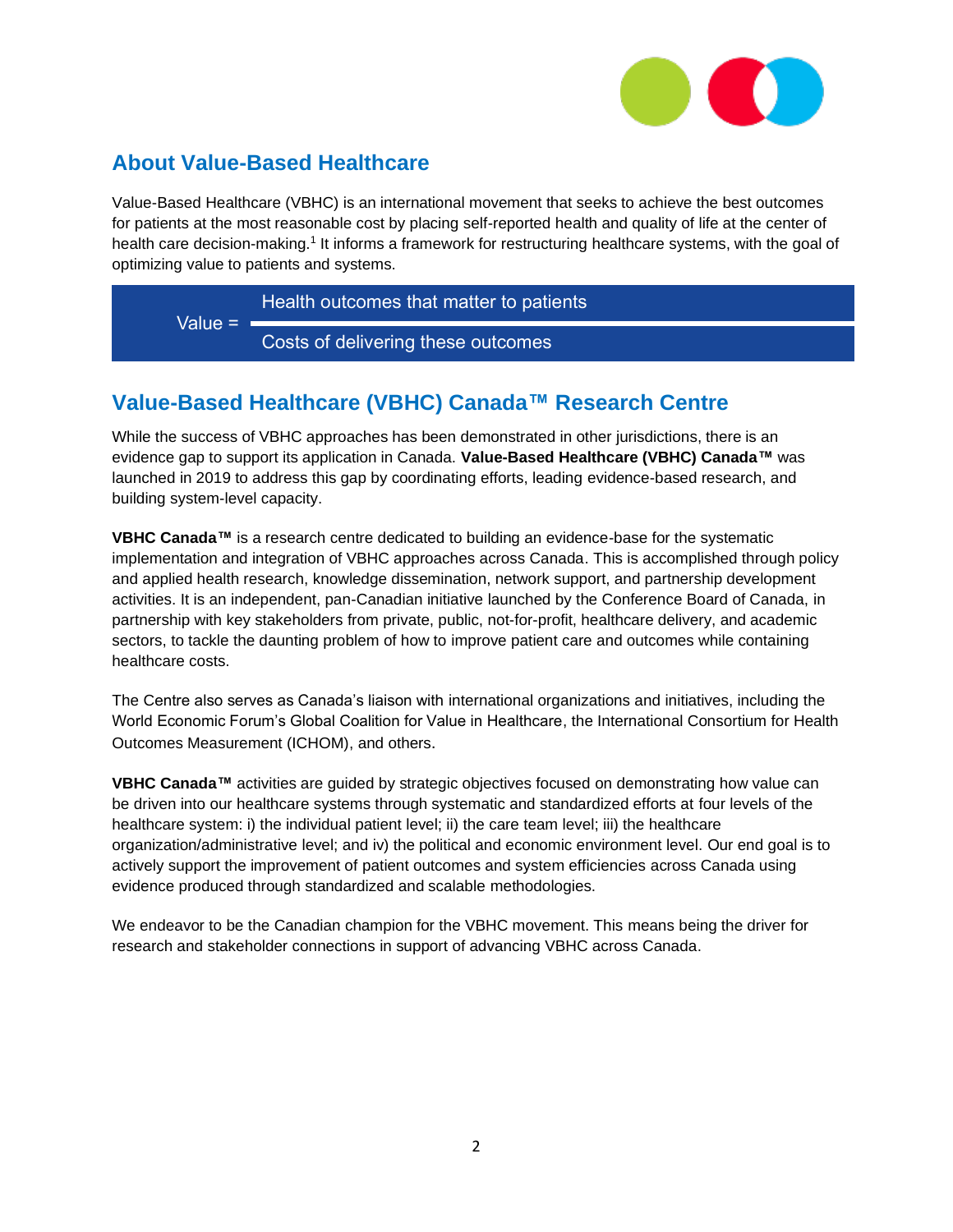

## **VBHC Canada's™ Foundation (2019-2021)**

Our first strategic research and capacity building program that set the foundation of VBHC Canada was designed to facilitate active knowledge exchange; build tactical partnerships and cross-jurisdictional capacity; identify best practices and benchmarks; and study the implementation of value-based approaches to system transformation in healthcare environments across Canadian jurisdictions.

In fulfilment of our foundational strategic plan, the **VBHC Canada™** led a series of applied research activities, please visit the [VBHC Canada™ website](https://www.conferenceboard.ca/networks/vbhc/membership) for up-to-date research reports and information.

## **VBHC Canada™ Partner Benefits**

- Access to Canada's official VBHC Canada™ Research Centre and linkages to global leaders in the VBHC space.
- Participation in strategic partner events that are informed by member priorities and interests.
- Access to primary research conducted by the Conference Board of Canada, including Policy Research and applied Demonstration Projects.
- Opportunity to inform strategic priorities for VBHC Canada™ and to become involved in guiding and shaping our research priorities as a strategic partner or an advisory member.
- Complimentary access and, depending on partnership level, opportunity to contribute to program development and/or be recognized as a strategic funder of the VBHC Canada™ Annual Summit.

## **Our Funding and Contributing Partners**

We encourage participation of senior-level representatives of organizations with an interest in Canada's healthcare system. Our funding and contributing partners represent private, public, not-for-profit, and research sectors, including:

- Medical, pharmaceutical, med tech, insurance, and digital and technology service industries
- Municipal, provincial, territorial, and federal government departments
- Academic institutions, not-for-profit health organizations, and professional associations
- Clinical and community centres
- Patient associations and groups
- Shared Services organizations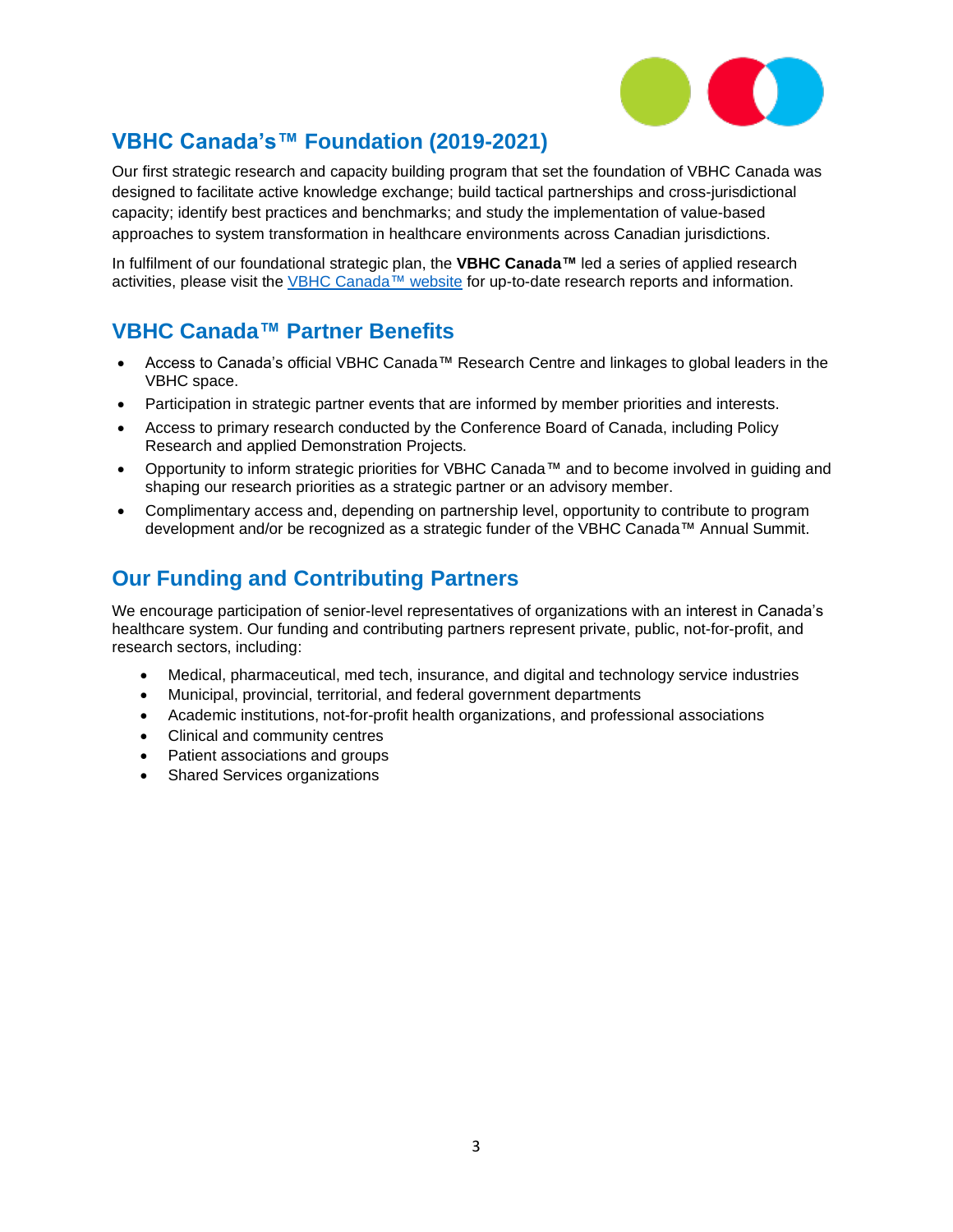

# **VBHC Canada™ Opportunities**

The following is an overview of benefits associated with different levels of investment:

| <b>Benefits</b>                                                                                                                                                                      | Contributing<br><b>Partner</b><br>& *Non-Profits<br>Min. \$12,500 | <b>Title</b><br><b>Partner</b><br>min. \$25,000 | <b>Lead Research</b><br><b>Partner</b><br>min. \$50,000+ |
|--------------------------------------------------------------------------------------------------------------------------------------------------------------------------------------|-------------------------------------------------------------------|-------------------------------------------------|----------------------------------------------------------|
| Formal acknowledgment of contribution to the operations of<br>VBHC Canada™ and its marketing materials, and webpages.                                                                | ✓                                                                 | ✓                                               |                                                          |
| Formal acknowledgment as strategic partner on all VBHC<br>Canada™ products (research reports, public events, webinars,<br>$etc.$ ).                                                  | ✓                                                                 | ✓                                               |                                                          |
| Immediate access to all VBHC Canada's™ research briefings,<br>reports, and results upon publication.                                                                                 | $\checkmark$                                                      | $\checkmark$                                    | ✓                                                        |
| Access to products of the broader Health portfolio; discounted<br>fees for products of other Conference Board knowledge areas.                                                       | ✓                                                                 | $\checkmark$                                    |                                                          |
| Participation in all VBHC Canada™ partner and planning<br>meetings (min. 2 per year).                                                                                                | ✓                                                                 | ✓                                               |                                                          |
| Provide suggestions and advice on research direction, topics,<br>and quality, and participate in communications planning.                                                            | ✓                                                                 | ✓                                               |                                                          |
| Be actively engaged in the dissemination and promotion of the<br>research findings through speaking roles at Conference Board<br>events and/or research conferences.                 |                                                                   | ✓                                               | ✓                                                        |
| Have membership in Project Steering Committee and provide<br>input into the direction of the project.                                                                                |                                                                   | $\checkmark$                                    |                                                          |
| Have company logo displayed in final products and public<br>events.                                                                                                                  |                                                                   | $\checkmark$                                    | ✓                                                        |
| Have a senior representative as a core member of the VBHC<br>Canada™ Advisory Board.                                                                                                 |                                                                   |                                                 |                                                          |
| Be actively engaged by VBHC Canada™ in the dissemination<br>and promotion of the research findings through speaking roles<br>at Conference Board events and/or research conferences. |                                                                   |                                                 | ✓                                                        |

**Contributing Partner level (\$12,500 annual fee)** is available for small private and not-for-profit organizations. This level of support invites organizations to contribute to the total cost of VBHC Canada™ research, convening and operating activities. As a Contributing Partner, an organization would have opportunity to provide input on the Centre's deliverables and the organization's support would be acknowledged on all VBHC Canada™ products. Custom opportunities are also available upon request.